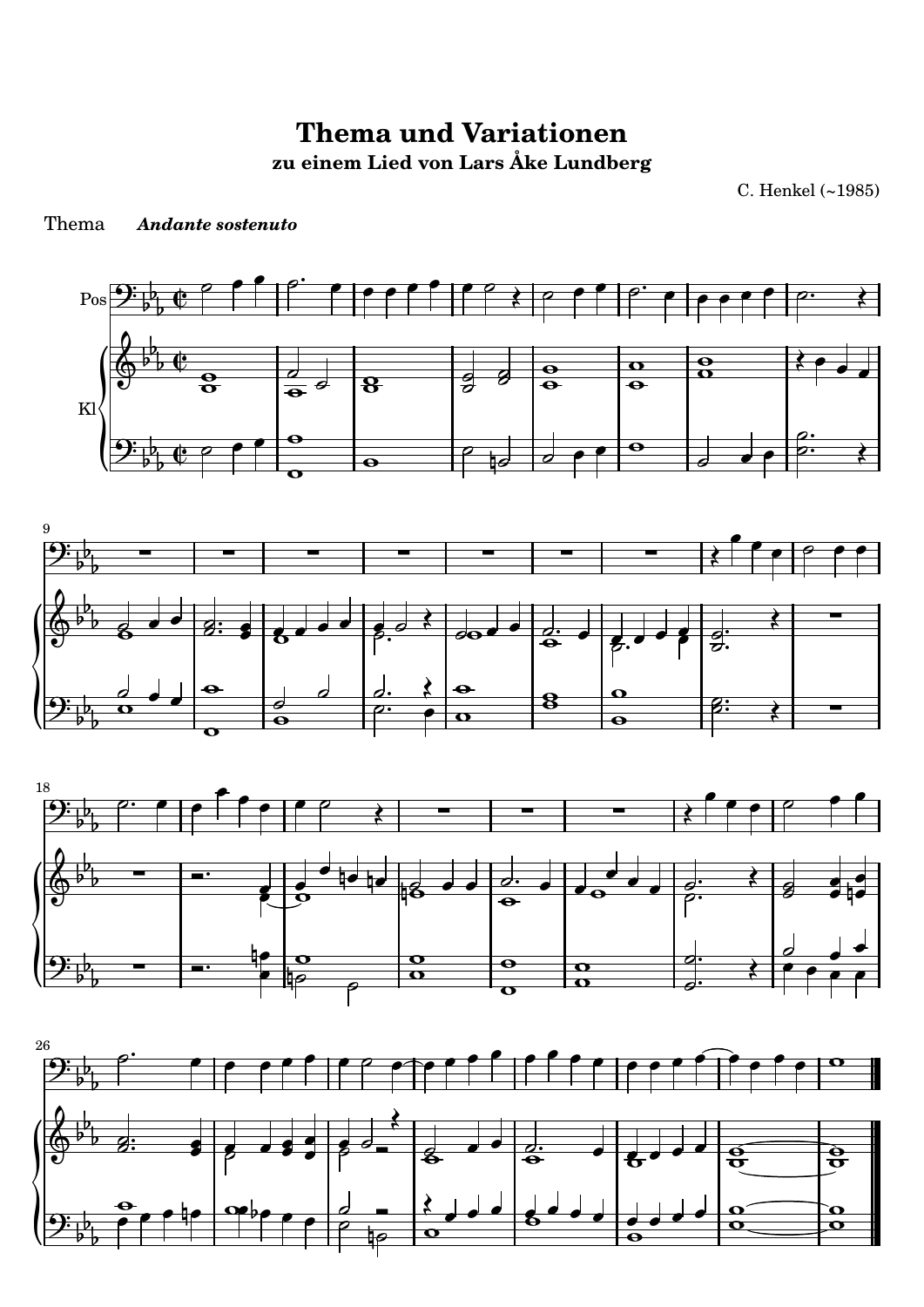







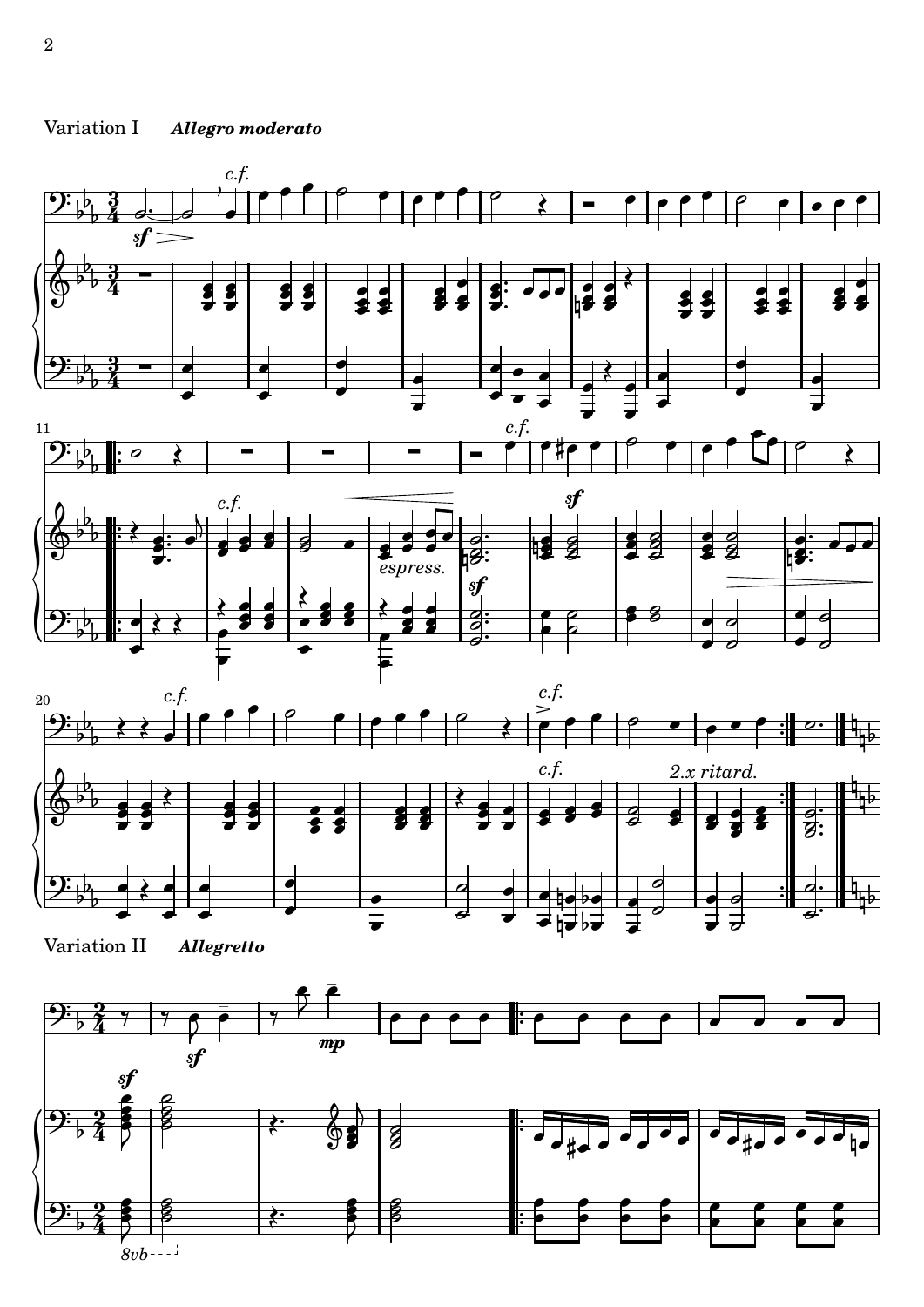





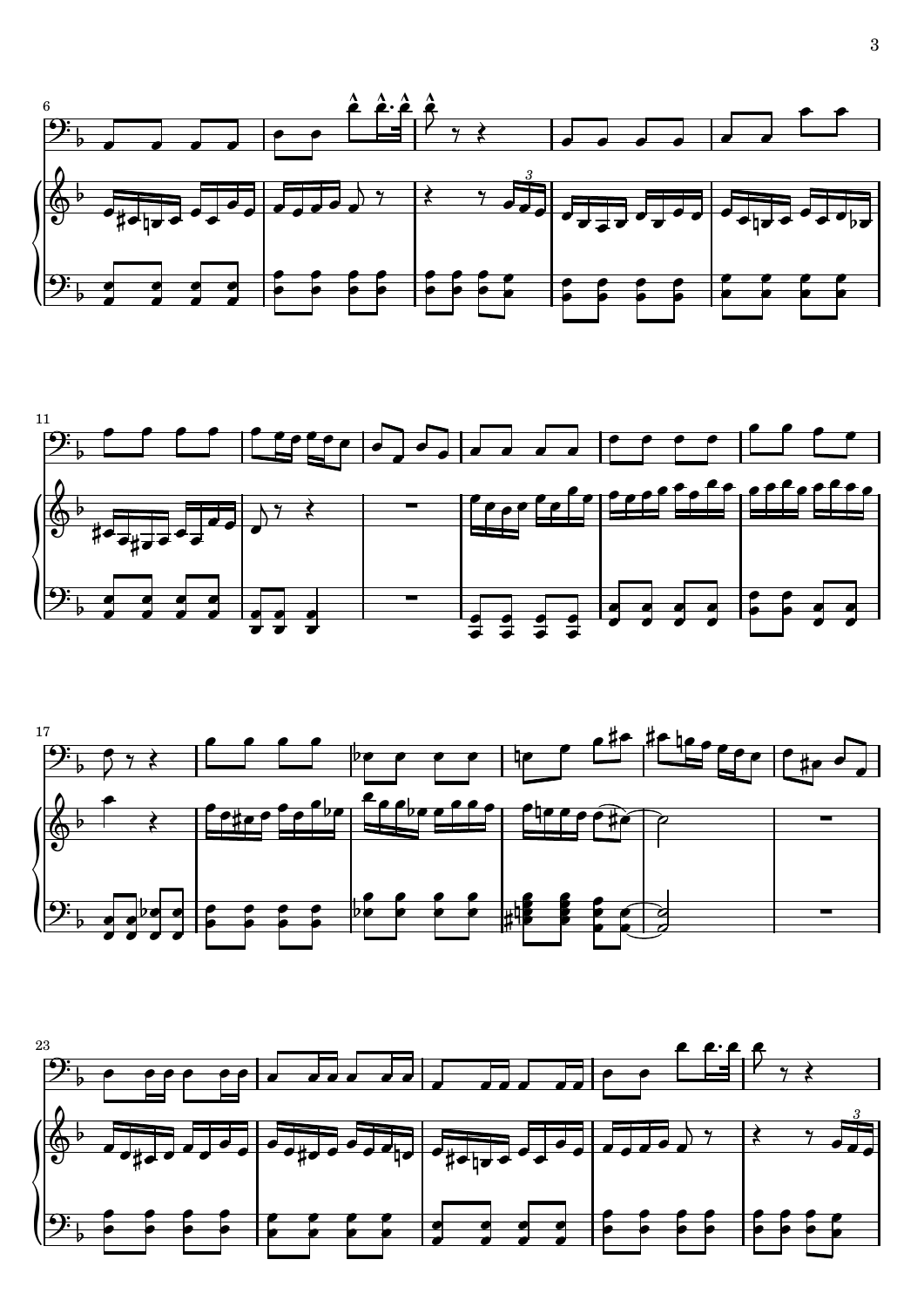







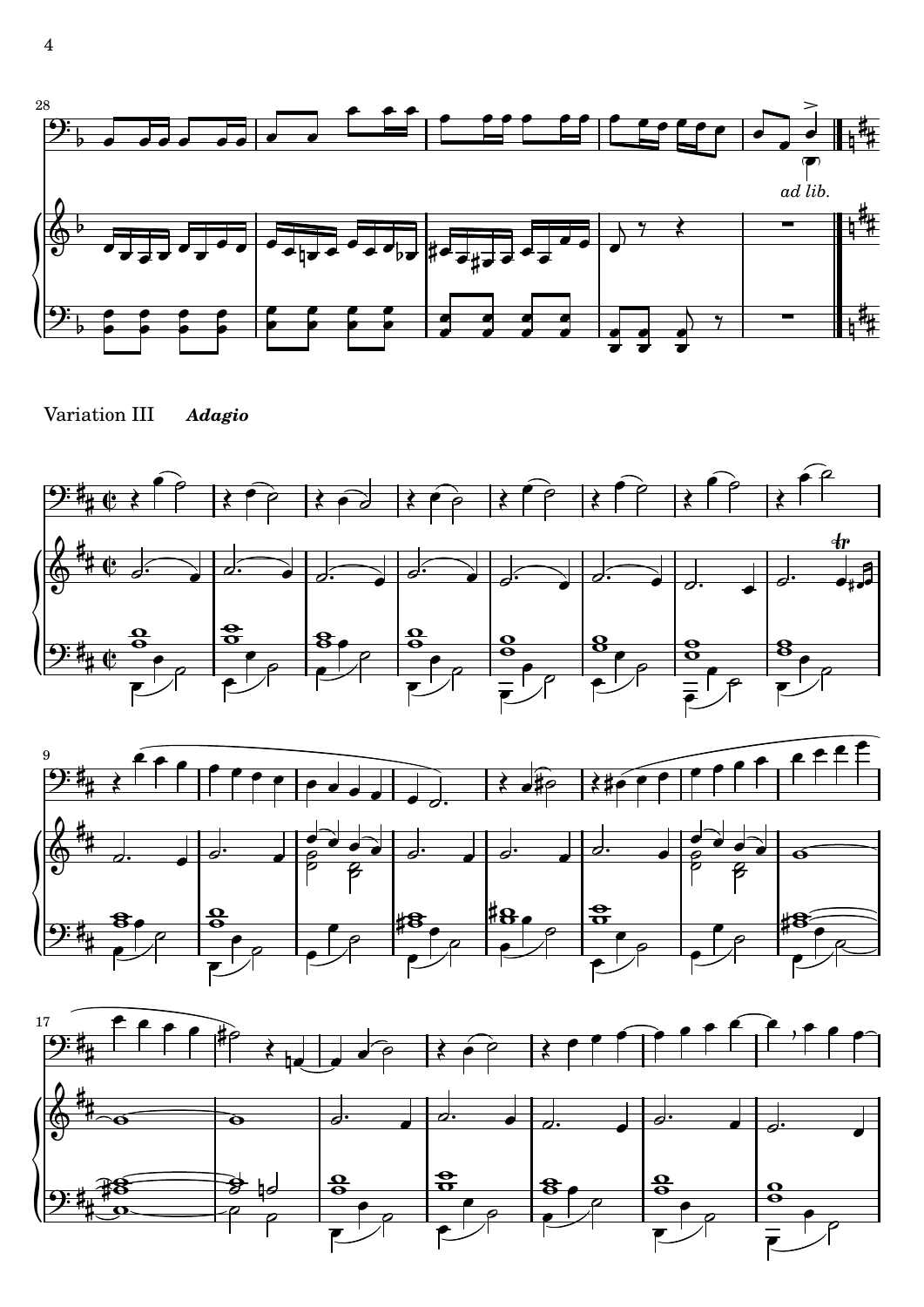







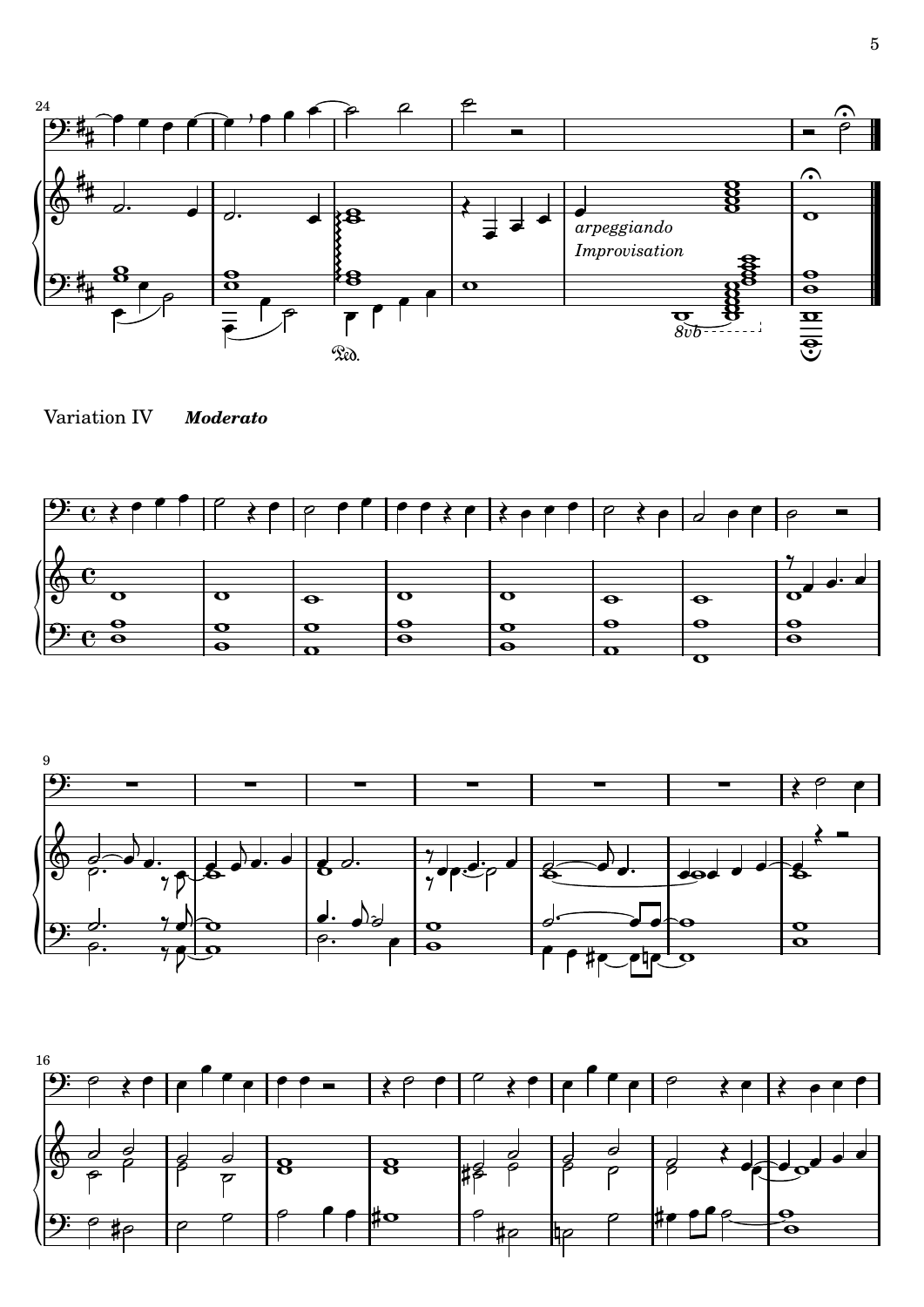

Variation V *Vivace (Rock'n Roll)*





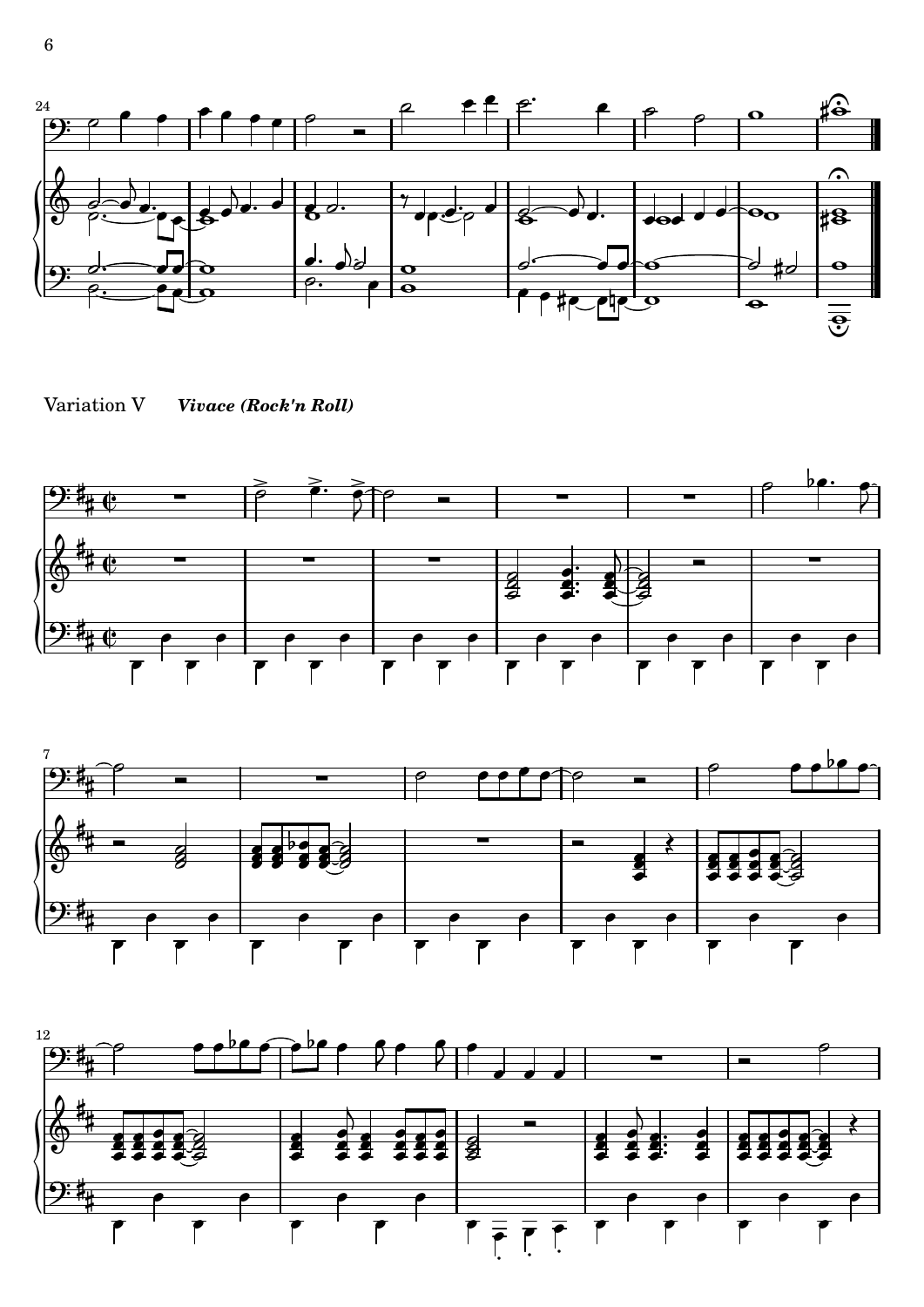